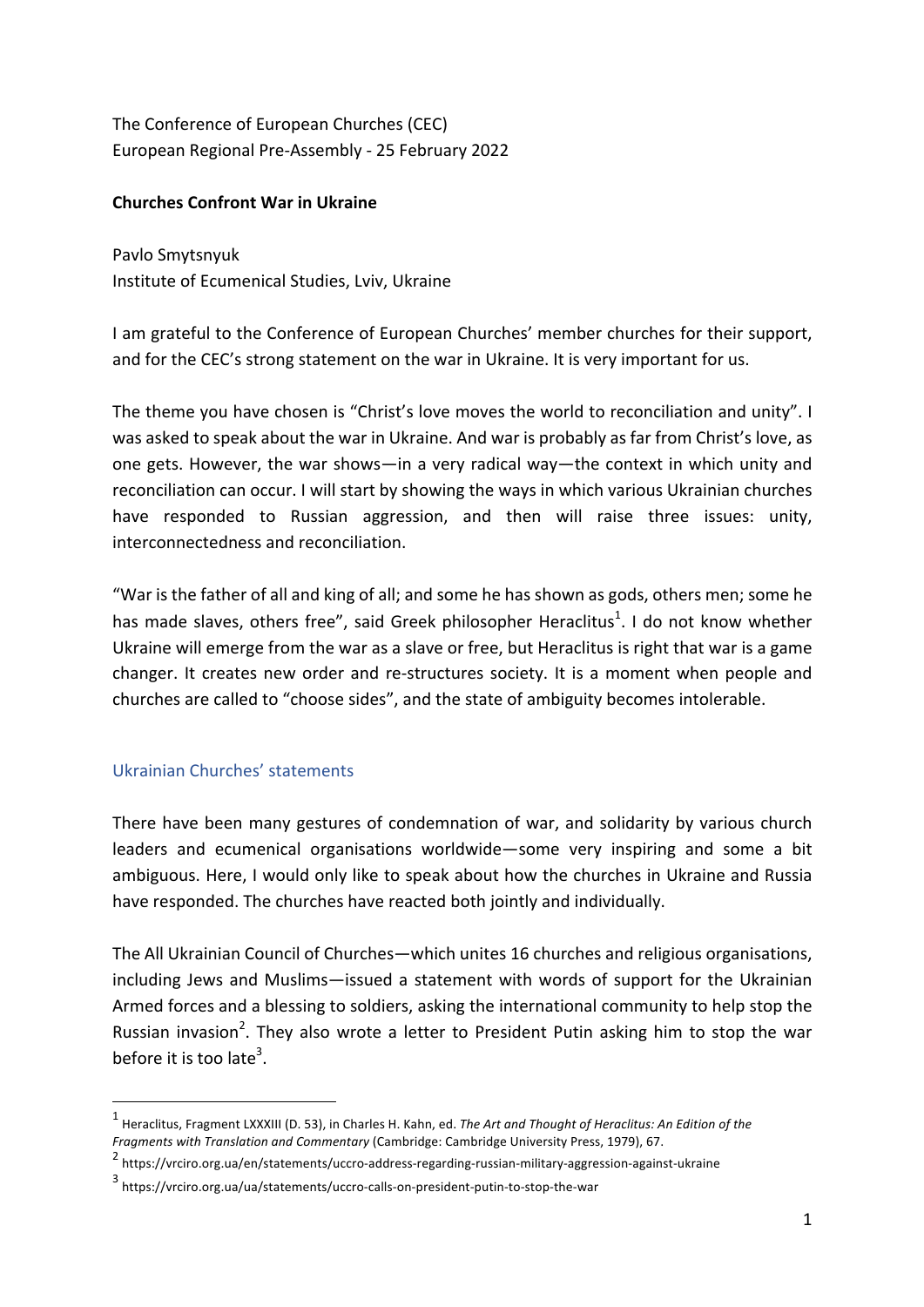The Metropolitan of the newly created Orthodox Church of Ukraine Epiphany<sup>4</sup> and the Major Archbishop of the Ukrainian Greek Catholic Church Sviatoslav Shevchuk<sup>5</sup> asked everyone to pray for peace, but also talked about the duty of citizens to protect Ukraine. They both asked the international community for their support.

The Protestants too were outspoken in their condemnation of Russia's aggression. The German Evangelical Lutheran Church of Ukraine insisted that the peace we must pray for, should be "a just peace, which will result in the expulsion of the aggressor from all occupied territories and a fair punishment for the crimes committed $^{\prime\prime}$ 6. It called those who can serve in the armed forces to join the defence of their country, and invited "brothers and sisters from abroad to provide diplomatic and informational assistance [...] and humanitarian aid". The Ukrainian Union of Evangelical Baptist Churches—which is probably the biggest Protestant denomination in Ukraine—took a more pacifist stance: The Pastor Antonyuk asked communities to pray (he said, our weapon is prayer), but also mentioned the need to provide hospitality to the refugees<sup>7</sup>.

### Ukrainians and Moscow Patriarchate

Very important is the position taken by the Ukrainian Orthodox Church, which is in unity with the Moscow Patriarchate. Those of you who had the patience to listen to the hour-long speech by President Putin on the 21st of February, which announced the recognition of two separatist republics, will remember that one of the reasons stated for why Russia must intervene in Ukraine, goes as follows: "In Kiev, they are preparing reprisals against the Ukrainian Orthodox Church of the Moscow Patriarchate"<sup>8</sup>. Well, yesterday the head of this church, Metropolitan Onuphry of Kiev, called the Russian invasion "a repetition of the sin of Cain, who out of jealousy killed his own brother. Such a war can have no justification either before God or before people."

This is a very important statement—it might have arrived a bit late, but better late than never. Since the start of the Ukrainian crisis eight years ago, this Church always insisted on a spiritual and cultural union with Russia, and pretended to be apolitical, neutral. It was often criticised for not taking a position. There was a moment five years ago, when Onuphry refused to honour the soldiers, killed in Eastern Ukraine, saying that he wanted to stay out of the conflict. Today, I believe that the injustice of what Russia is doing—is so obvious, that the Ukrainian Orthodox Church cannot remain silent. And it is good that they refuse to be exploited by

 

<sup>4</sup> https://orthodoxtimes.com/metropolitan-of-kyiv-the-truth-is-on-our-side-the-enemy-with-gods-help-will-be-defeatedvideo/

<sup>5</sup> http://news.ugcc.ua/en/articles/appeal\_of\_his\_beatitude\_sviatoslav\_on\_outbreak\_of\_war\_95772.html

<sup>6</sup> https://nelcu.org.ua/nastav-chas-molytov-za-spravedlyvyj-myr/

<sup>7</sup> https://www.baptyst.com/zvernennya-v-antonyuka-do-sluzhyteliv-i-tserkov-u-zv-yazku-z-pochatkom-vijny/

<sup>8</sup> http://www.kremlin.ru/events/president/news/67828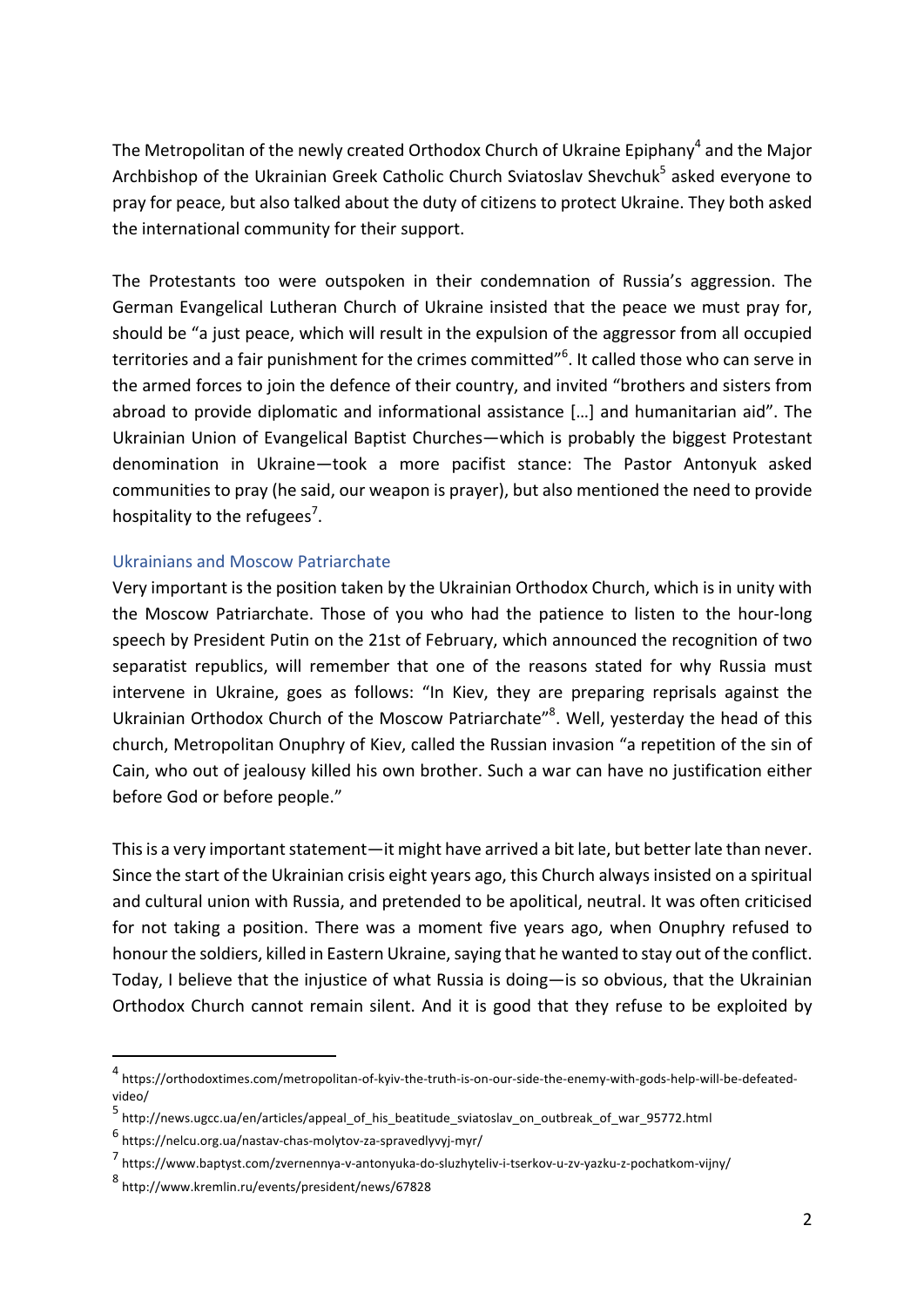Russian propaganda. They are now saying: you come here to save us from "the Nazis", but we do not need you. We will fight you.

Metropolitan Onuphry's confrere in Moscow, Patriarch Kirill came short of condemning the war or even asking to stop it. He limited himself to "call on all parties to the conflict to do everything possible to avoid civilian casualties"<sup>9</sup>. Russian aggression was termed "events taking place" and "a tragedy". A prayer was raised to God to "preserve the Russian, Ukrainian, and other peoples who are spiritually united by our Church". I hope the Russian Orthodox Church will find courage to unambiguously call for an end to the Russian invasion of Ukraine.

Why did I focus so much on these declarations? I believe that in those declarations, issued by the churches, in the appeals voiced, one can read their whole ecclesial identity. Written hurriedly, with not much time for editing, they reflect how churches see their own position within society, how deep their inculturation goes, how they see their link to people they work with, how they relate to nationalism and warfare, and how they interpret Scripture. The moment is really *apocalyptic*, in the etymological sense of the term: *apokalypsis* as unveiling, revelation. Churches reveal themselves. So do ecumenical organisations.

Now to three points I wish to make: unity, interconnectedness and reconciliation.

## Unity

Ukrainian churches have shown an exceptional moment of unity. This is what war does. This unity might contain risks, but it might lead to reconciliation and unity. We shall see what effect the war will have on the unity of the Ukrainian Orthodox Church with their fellow believers in Russia, and on dialogue between two Orthodox jurisdictions in Ukraine-however, it is reasonable to expect that the influence of war on Ukrainian Orthodoxy will be tremendous.

Of course, one might wonder whether inter-Orthodox unity or inter-Christian relations, which conceive of dialogue as a service to national cohesion, does not transform Christ's call for unity into a secular slogan, into a war refrain. The *raison d'état* behind such unity should not be left unquestioned. A church, which reduces its role to the service of a nation and its interest, betrays its universal vocation and eschatological identity, which transcends the concerns of nation-building<sup>10</sup>. Unfortunately, war might not be the best moment for nuance. We must first survive.

I also expect the war will lead Ukrainian Protestants—especially the Baptists and the Pentecostals—who sometimes tended to live in relative isolation from what was going on in the country—to feel more responsible for society at large and the country's predicament.

 <sup>9</sup> https://mospat.ru/en/news/89020/

<sup>10</sup> Cf. Pantelis Kalaitzidis, "The Temptation of Judas: Church and National Identities," Greek Orthodox Theological Review 47, no. 1-4 (2002), 357-379.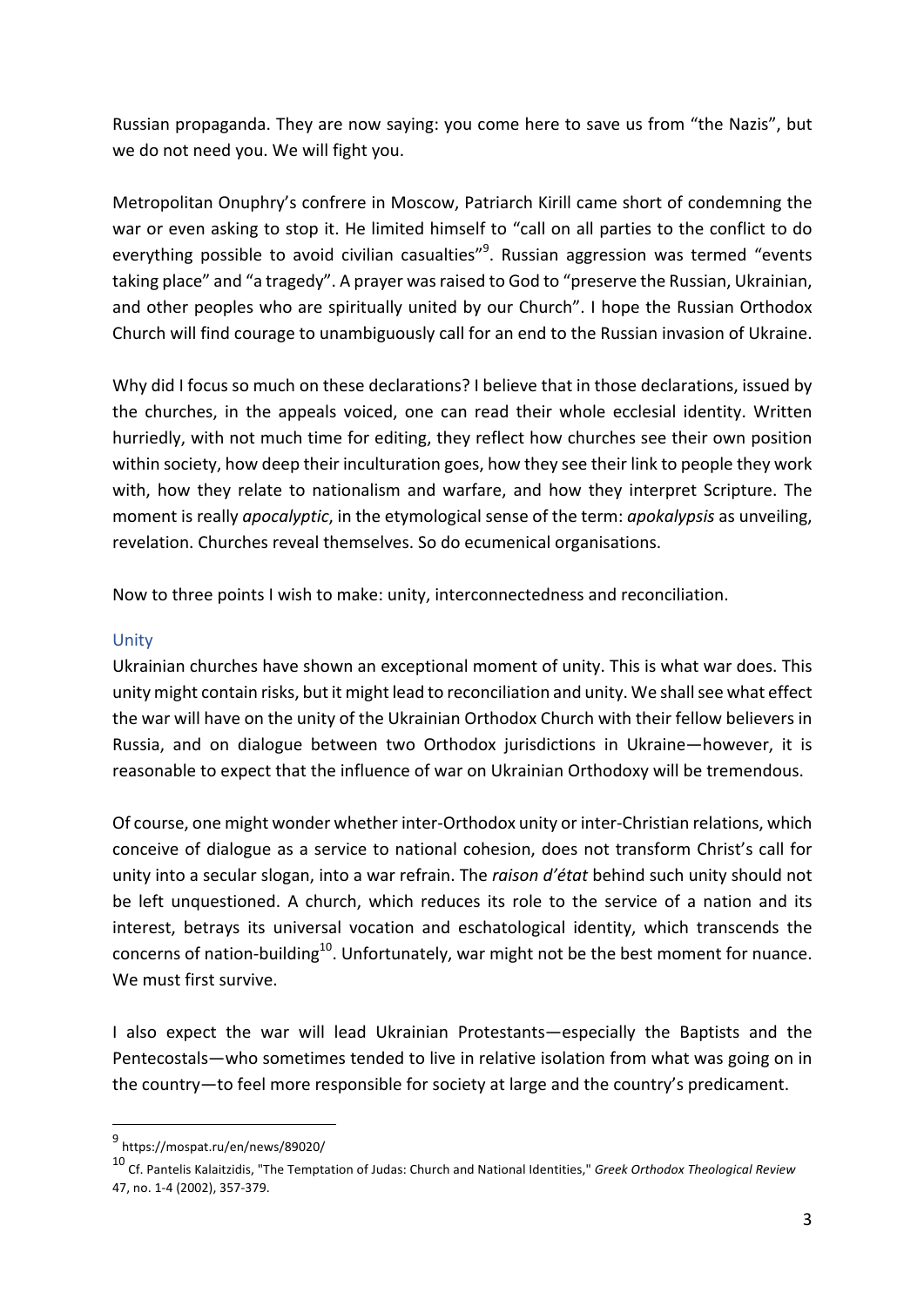### Interconnectedness

We live in a world where everything is interconnected. This is evident when we think of the ecological crisis, Covid-19 pandemic or discussions on sanctions against Russia. As Pope Francis writes in *Fratelli Tutti*, "we are a global community, all in the same boat, where one person's problems are the problems of all. [...] [N]o one is saved alone; we can only be saved together. [...] [W]e are part of one another<sup>"11</sup>. In Dostoyevsky's *The Brothers Karamazov*, Markel, the brother of *starets* Zosima says: "every one of us has sinned against all men, and I more than any. [...] everyone is really responsible to all men for all men and for everything"<sup>12</sup>. When questioned by his mother on how, being so young and innocent, he can be responsible for the world's evil, Markel answers: "I don't know how to explain it to you, but I feel it so, painfully even<sup>"13</sup>. I suggest this is a profound illustration of the inexplicable, incomprehensible interconnectedness of all. (One could wonder whether Dostoyevsky's wisdom makes part of the canon of Putin's "traditional values" he said he is defending in Ukraine, in his message two days ago $^{14}$ ).

What I think is important today, is that the churches and countries of Europe can also feel, "painfully even" their connectedness to what is going on in my country, their responsibility for Ukraine. I hope that churches in Europe, spiritually united with Ukrainian Orthodox, Protestant and Catholic sisters and brothers—may feel compassion and active solidarity—as a body, one member of which is suffering—and not let Ukraine suffer alone. This can involve reaching out to your churches, governments, businesses asking for pressure to be put on Russia to stop the war, and to support Ukraine in any way possible.

#### Reconciliation

We do not know how the war will end, but one day it will. And it will not be easy to speak about reconciliation between Ukrainians and Russians. We are not enemies of the Russian people. I have received many words of support from Russian Orthodox clergymen and lay people over the last few days. Many Russians have protested against the war, both in Russia and abroad, some were arrested. It demanded a lot of courage—and they are a credit to the Russian people and an example for Russian religious and political institutions. This Russian resistance to the war—however minimal—is important. It is important for Ukraine—not to hold Russians collectively responsible for what the government is doing. It is important for the people of Russia—to keep some *semina verbi*, some rays of light in the midst of madness. It is important for everybody—at least for the sake of reconciliation, which, sooner or later will come.

 

<sup>&</sup>lt;sup>11</sup> Francis, *Fratelli Tutti*, n. 32.

<sup>12&</sup>lt;br>Fyodor Dostoevsky, *The Brothers Karamazov*, trans. Constance Garnett (London: W. Heinemann, 1951), 297.

<sup>13</sup> Dostoevsky, *The Brothers Karamazov*, 297.

<sup>14</sup> http://www.kremlin.ru/events/president/news/67843